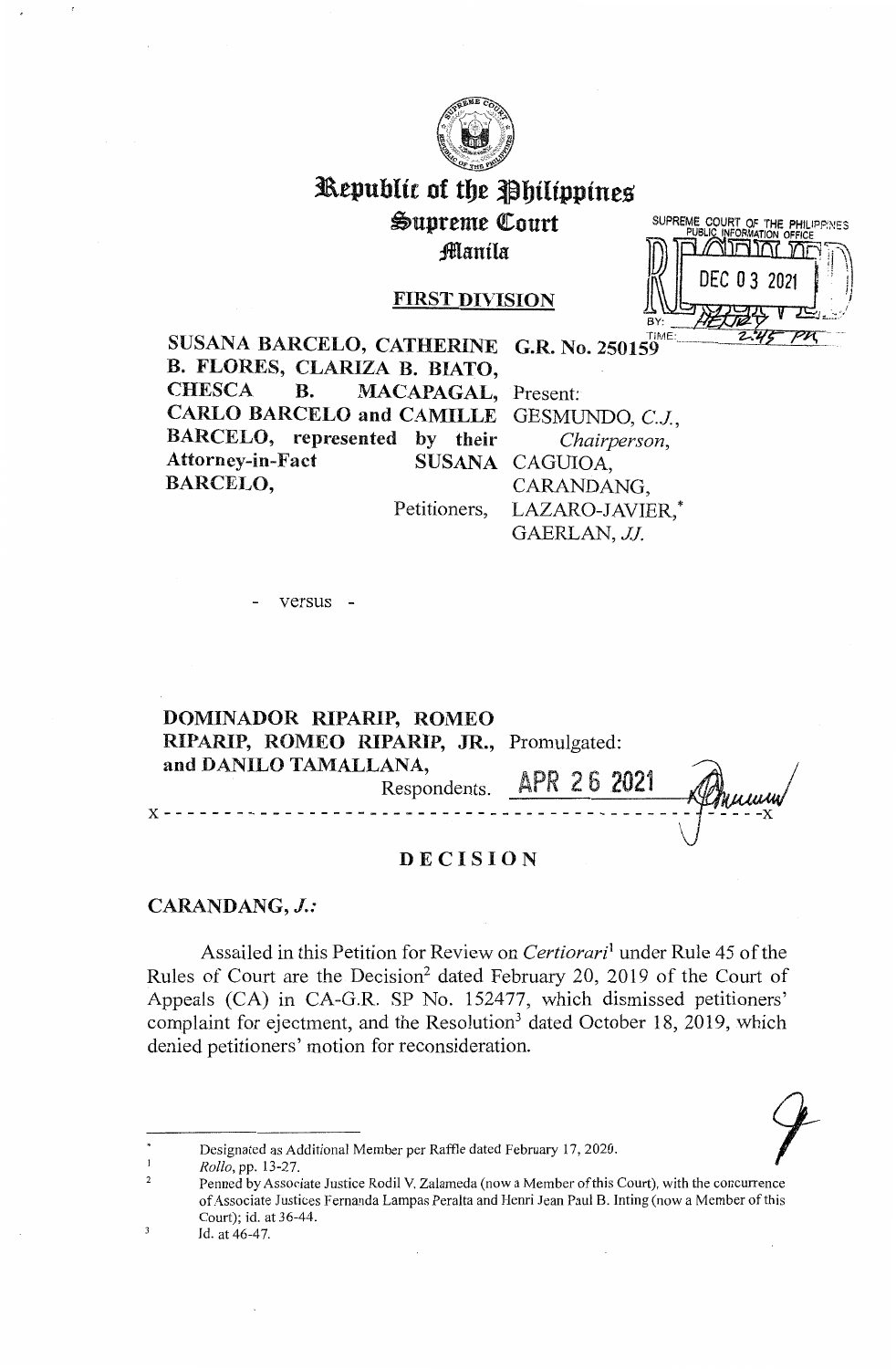### **Facts of the Case**

Adolfo Barcelo (Adolfo), the husband of petitioner Susan Barcelo and the father of the other petitioners, was the registered owner of a parcel of land covered by *Katibayan ng Orihinal na Titulo Elg.* P-1805<sup>4</sup>located at Barangay Conversion, Pantabangan, Nueva Ecija with an area of 36,435 square meters. <sup>5</sup> Adolfo's family had been in possession of the subject property by tilling and cultivating the land, planting vegetables and mango trees. Upon Adolfo's death on October 5, 2004, petitioners succeeded to the property. Sometime in 2006, petitioners discovered that respondent Dominador Riparip (Dominador) clandestinely encroached one hectare, more or less, of the subject property. Petitioners asked him to vacate the same, but to no avail. Dominador even constructed a nipa house and fenced the perimeter of the encroached area. Thus, petitioners filed a complaint before the Barangay Agrarian Reform Committee (BARC) against Dominador. No settlement was reached because Dominador insisted that the encroached portion was given to him by Adolfo but the latter did not present any document. Due to financial constraints, petitioners did not immediately file an action in court and allowed Dominador to remain in possession of said portion, even against their will.<sup>6</sup>

Sometime in June 2013, petitioners learned that Dominador, Romeo Riparip, Romeo Riparip Jr., and Daniel Tamallana (collectively, respondents), through strategy and stealth, occupied the remaining area of the subject property. Petitioners' demands fell on deaf ears. Respondents even threatened to hurt petitioners. Petitioners then brought the matter to the barangay but mediation failed;<sup>7</sup> thus, petitioners filed the instant complaint<sup>8</sup> against respondents before the Municipal Trial Court (MTC), Pantabangan, Nueva Ecija.

In their Answer with Special and Affirmative Defense and Motion to Dismiss,<sup>9</sup> respondents countered that their grandfather, Marcelino Riparip, was originally in possession of the subject property and who tilled and cultivated the same in 1980. Upon the death of Marcelino in 2000, respondents continued the possession and cultivation of the subject property by planting mango trees. Respondents claimed that the subject property was formerly a public land. Adolfo and his wife was able to obtain a certificate of title by forging some documents, as well as misrepresenting that they are in possession of the property in their application for Free Patent from the Department of Environment and Natural Resources (DENR). They argued that since petitioners' title was fraudulently obtained, it is null and void; hence, they have no right to eject respondents from the subject property. Further, respondents sought the dismissal of the complaint arguing that petitioners' cause of action had prescribed since more than one year had lapsed from the  $\bullet$ 

| 4                        | Id. at 63-64.              |  |
|--------------------------|----------------------------|--|
| $\overline{\phantom{a}}$ | Id.                        |  |
| 6                        | Id. at 37-38.              |  |
| 7                        | Id. at $59-60$ .<br>$\sim$ |  |
| <b>x</b>                 | Id. at 58-62.              |  |
| ۰                        | Id. at 79-84.              |  |
|                          |                            |  |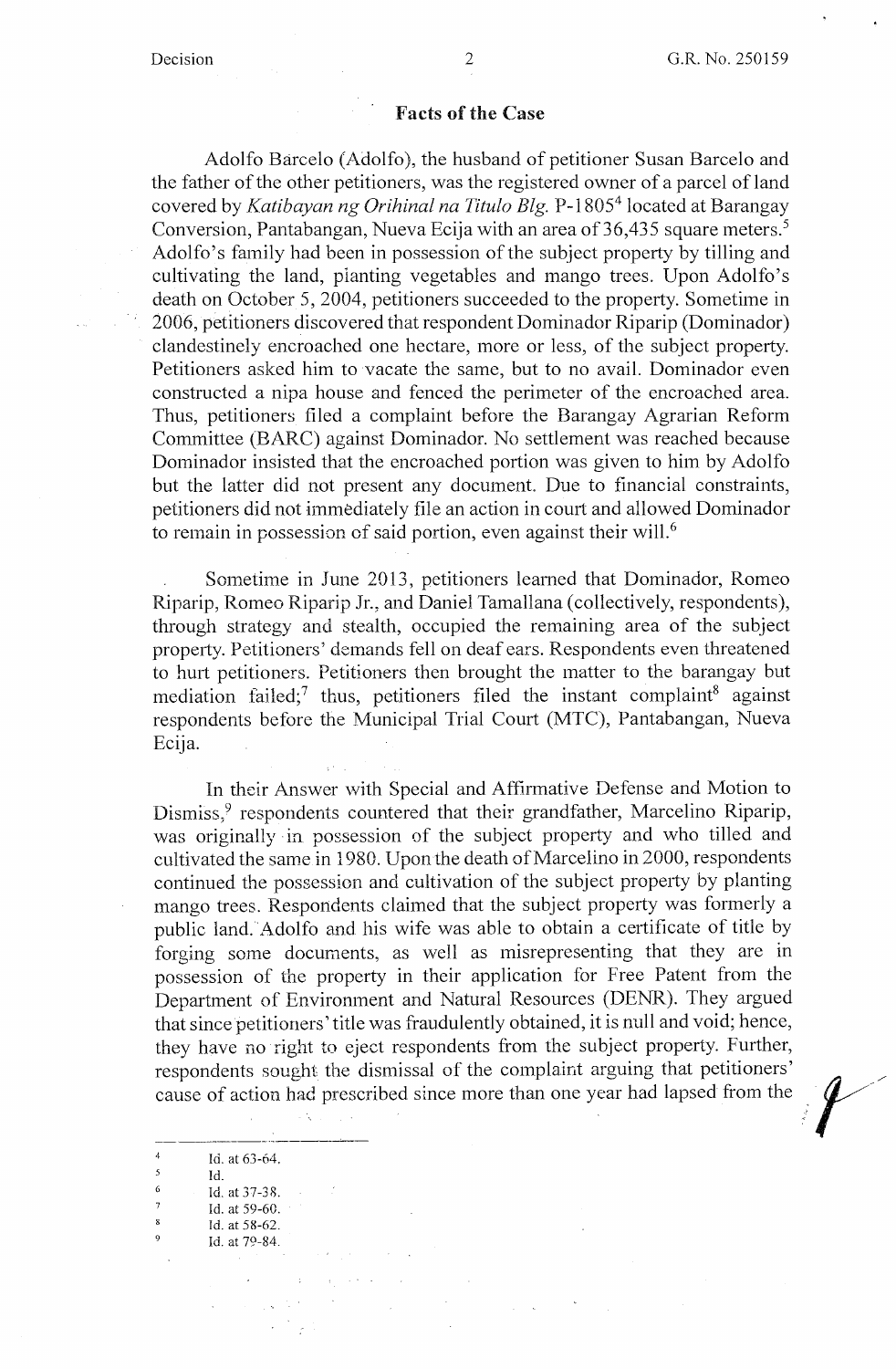time demand to vacate was made in 2006.<sup>10</sup>

By way of Reply, petitioners explained that their demand letter to vacate was given to respondents on August 8, 2013 while their complaint for ejectment was filed on February 28, 2014. Hence, their cause of action has not prescribed. <sup>11</sup>

### **Ruling of the Municipal Trial Court**

On April 27, 2015, the MTC issued a Resolution<sup>12</sup> denying respondents' motion to dismiss for lack of merit. <sup>13</sup>

After submission of the parties' position papers,  $14$  the MTC issued a Decision<sup>15</sup> dated August 19, 2015, granting petitioners' complaint, the dispositive portion reads:

> **WHEREFORE,** premises considered, judgment is hereby rendered ordering defendants - DOMINADOR RIPARIP, ROMEO RIPARIP, JR., and DANILO TAMILLANO, and all other person claiming rights under them to:

> 1. Vacate the subject landholding and surrender possession thereof to the plaintiffs; and

2. Pay the costs of suit.

**SO ORDERED.** <sup>16</sup> (Emphasis in the original)

The MTC held that as between petitioners' Torrens title *(Katibayan ng Orihinal ng Titulo* P-1805} and the claim of respondents that they were in actual possession and occupation of the subject property since 1980 as evidenced by a Certification from the BARC Chairman, the Torren's title must prevail. Petitioners' title over the property is evidence of their ownership thereof. The MTC stated that a certificate of title serves as evidence of an indefeasible and incontrovertible title to the property in favor of the person whose name appears therein. Moreover, the MTC ruled that the validity of petitioners' certificate of title cannot be attacked by respondents in this case for ejectment but should be in a direct proceeding filed for that purpose.<sup>17</sup>

Respondents filed an appeal to the Regional Trial Court (RTC), San Jose City, Branch 39.<sup>18</sup>

13 Id. at 97.

 $\mathcal{L}^{\text{max}}$  .

- 16 Id. at 121.
- 17
- $\frac{17}{18}$  Id. at 119-12-1.<br> $\frac{18}{16}$  Id. at 140.

<sup>10</sup>  II Id.

<sup>12</sup>  CA *rollo,* p, 62. Penned by Presiding Judge Michael Benedick V. Aleta; *rollo,* pp. 95-97.

<sup>14</sup>  Id. at 98-102, 109-113.

<sup>15</sup>  Id. at 114-122.  $\mathcal{L}_{\text{eff}}$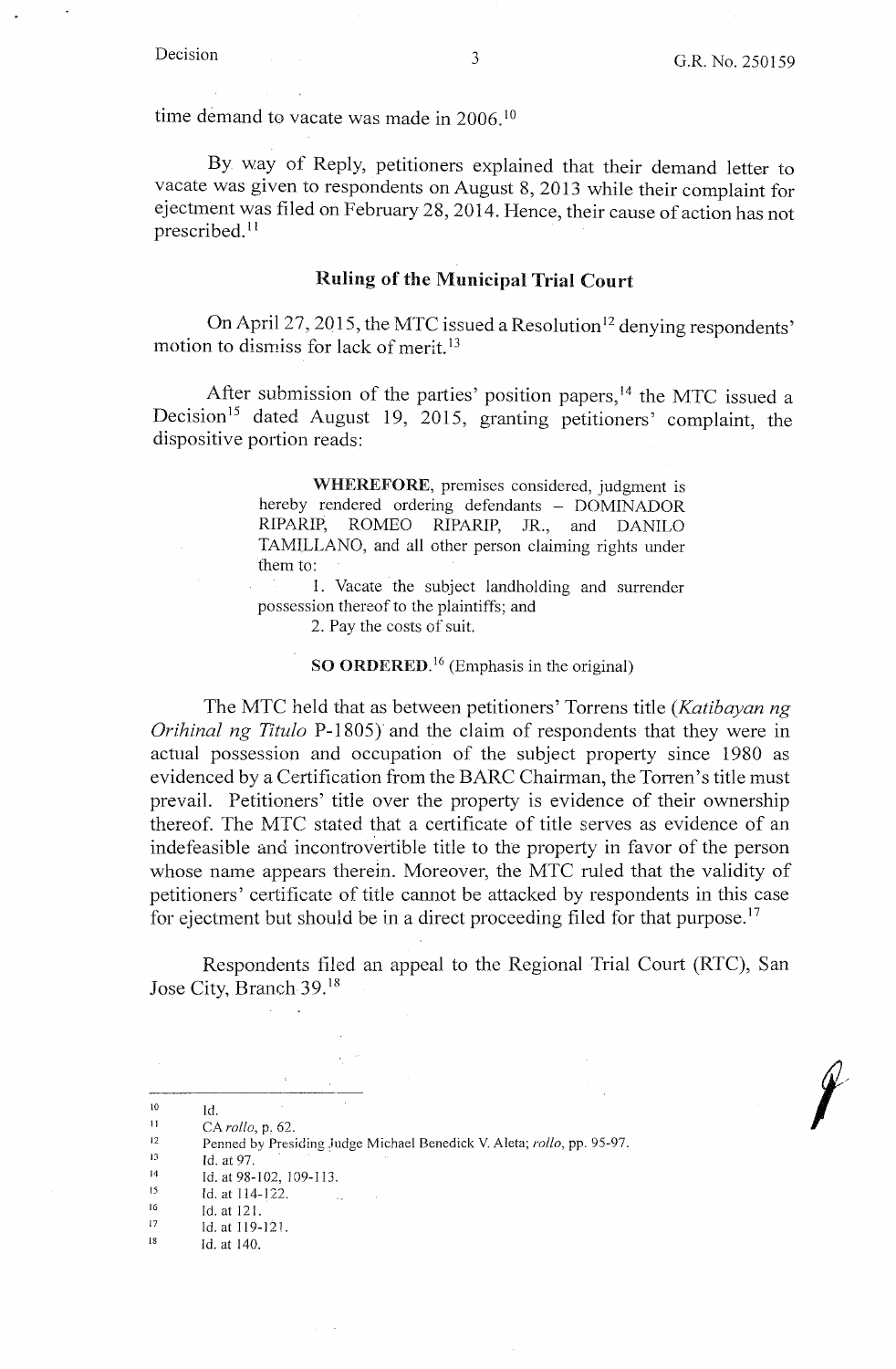/

 $\mathscr{C}$ 

## **Ruling of the Regional Trial Court**

In its Decision<sup>19</sup> dated January 3, 2017, the RTC affirmed the MTC Decision. While the MTC held that the case filed by petitioners was one of unlawful detainer, the RTC ruled that the case was a forcible entry case. Petitioners were able to prove that they were in prior physical possession of the property and they were deprived possession thereof by stealth. Also, the RTC stated that the action was filed within one year from the time they learned of their deprivation of physical possession of the subject property. The RTC declared that the subject property is not a public land, it being titled in the name of Adolfo Barcelo and Susana Villaflor. The RTC held that the issue in this case pertains only to mere possession; the issue that petitioners' title was acquired through fraud and falsification is an attack on the title which is not a defense. <sup>20</sup>

Respondents moved for reconsideration<sup>21</sup> but it was denied in the Resolution<sup>22</sup> dated August 2, 2017.

A Petition for Review<sup>23</sup> under Rule 42 was filed by respondents before the CA.

### **Ruling of the Court of Appeals**

In its Decision<sup>24</sup> dated February 20, 2019, the CA annulled and set aside the RTC Decision and dismissed the complaint for ejectment filed by petitioners. The decretal portion of the Decision states:

> **WHEREFORE,** premises considered, the instant Petition for Review is **GRANTED.** Accordingly, the Decision dated 03 January 2017 and Resolution dated 02 August 2017, both issued by the Regional Trial Court, Branch 39, San Jose City, are **ANNULLED AND SET ASIDE.**

> The Complaint for Ejectment filed by respondents before the Municipal trial Court of Pantabangan, Nueva Ecija is hereby **DISMISSED.**

> > **SO ORDERED.25** (Emphasis in the original)

The CA held that both the MTC and the RTC ruled that this is an unlawful detainer case based on petitioners' tolerance of respondents' possession of the subject property. However, from the facts and evidence on hand, both the MTC and the RTC lost sight of the fact that petitioners themselves admitted in their pleadings that respondents' entry into the subject property was effected clandestinely or stealthily. Accordingly, respondents'

<sup>19</sup>  Penned by Presiding Judge Cynthia Martinez Florendo; id. at 140-146.

<sup>20</sup>  Id. at 143-146.

<sup>21</sup> Id. at 147-150.<br>
22 Id. at 152.<br>
23 Id. at 153-159.

Supra note 2.

<sup>25</sup>  *Rollo,* p. 43.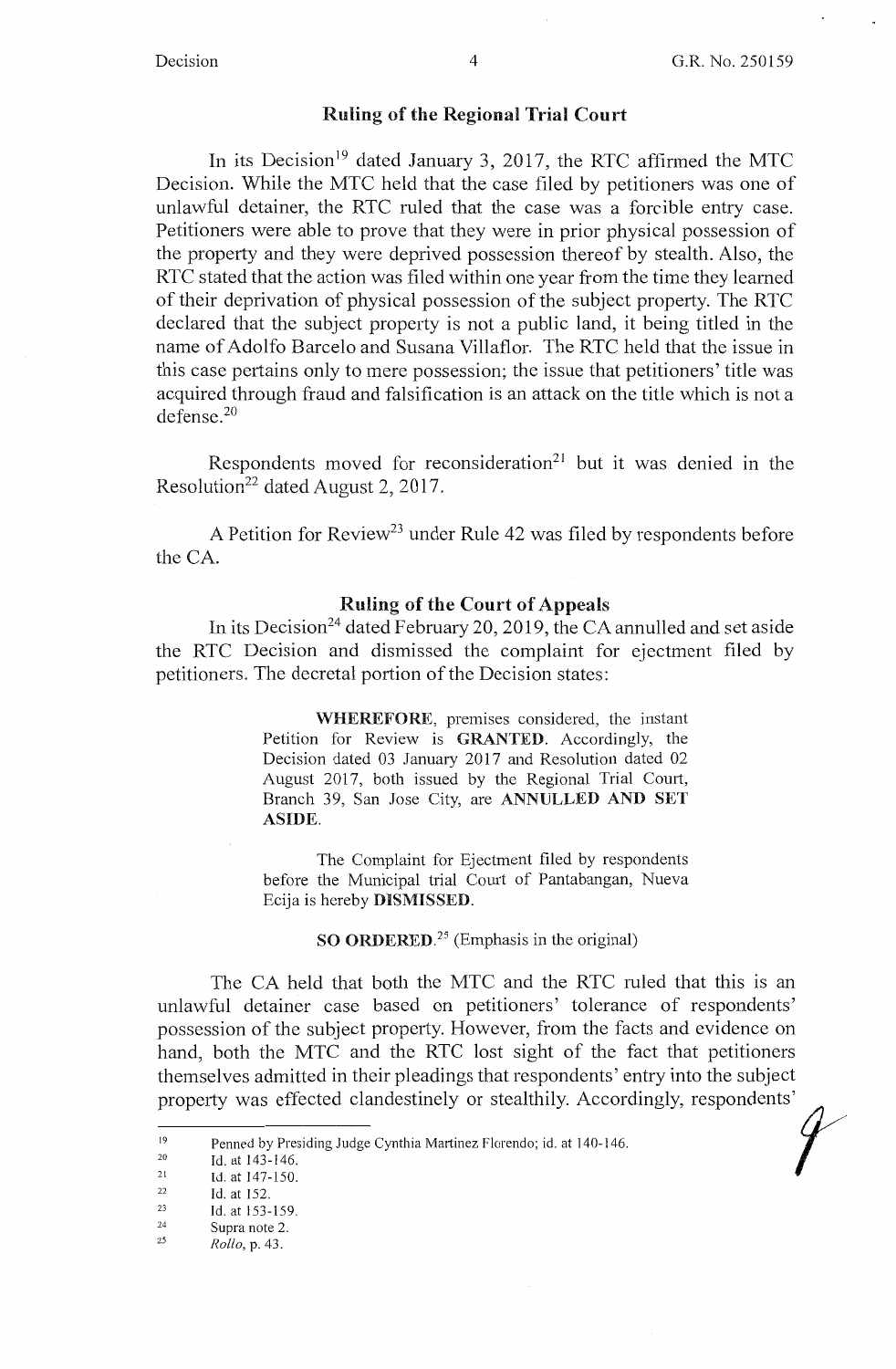entry should be categorized as possession by stealth, which gives rise to an action for forcible entry not unlawful detainer. Since respondents' possession was illegal at the inception, there can be no possession by tolerance. Hence, petitioners' complaint must necessarily be dismissed. Tolerance or permission must have been present at the beginning of possession; if the possession was unlawful from the start, an action for unlawful detainer would not be the proper remedy and should be dismissed.<sup>26</sup>

Petitioners moved for reconsideration but the same was denied in the Resolution<sup>27</sup> dated October 18, 2019.

Hence, this Petition for Review on *Certiorari* filed by petitioners raising a lone issue for resolution:

> WHETHER THE COURT OF APPEALS GRAVELY ERRED IN ANNULLING THE DECISION OF THE REGIONAL TRIAL COURT OF SAN JOSE CITY, BRANCH 39 ON THE GROUND THAT PETITIONERS' COMPLAINT FOR UNLAWFUL DETAINER WAS BASED SOLELY ON THEIR BARE ALLEGATION OF TOLERANCE DESPITE THE FACT THAT THE SAID ISSUE WAS NOT RAISED BY THE RESPONDENTS IN THEIR PETITION FOR REVIEW.<sup>28</sup>

### **Petitioners' Arguments**

Petitioners argue that in their petition for review before the CA, respondents did not even put in issue the propriety of the action brought against them by petitioner. Respondents raised in said petition that the subject property is part of the public land granted to them by the DENR as qualified grantees being in actual and physical possession and occupation thereof. According to petitioners, the RTC had already determined, upon its reevaluation of the records and evidence, that the complaint is one for forcible entry. Petitioners assert that their Torrens title should prevail. Respondents' claim is in the nature of a collateral attack on their certificate of title which is not allowed. 29

### **Respondents' Comment**

Respondents aver that although the issue as to the cause of action of petitioners was not raised by respondents, the CA or any court for that matter cannot just tum a blind eye to resolve the failure of petitioners to file the proper case which is forcible entry, and not unlawful detainer. They contend that petitioners admit in their complaint and all subsequent pleadings they filed that respondents' entry to the subject property was effected clandestinely proper case which is forcible entry, and not unlawful detainer. They contend<br>that petitioners admit in their complaint and all subsequent pleadings they<br>filed that respondents' entry to the subject property was effected cl

<sup>&</sup>lt;sup>26</sup> Id. at 40-43.<br>
<sup>27</sup> Supra note 3.<br> *Rollo, p.* 22.<br>
<sup>29</sup> Id. at 23-27.<br>
<sup>30</sup> Id. at 213-215.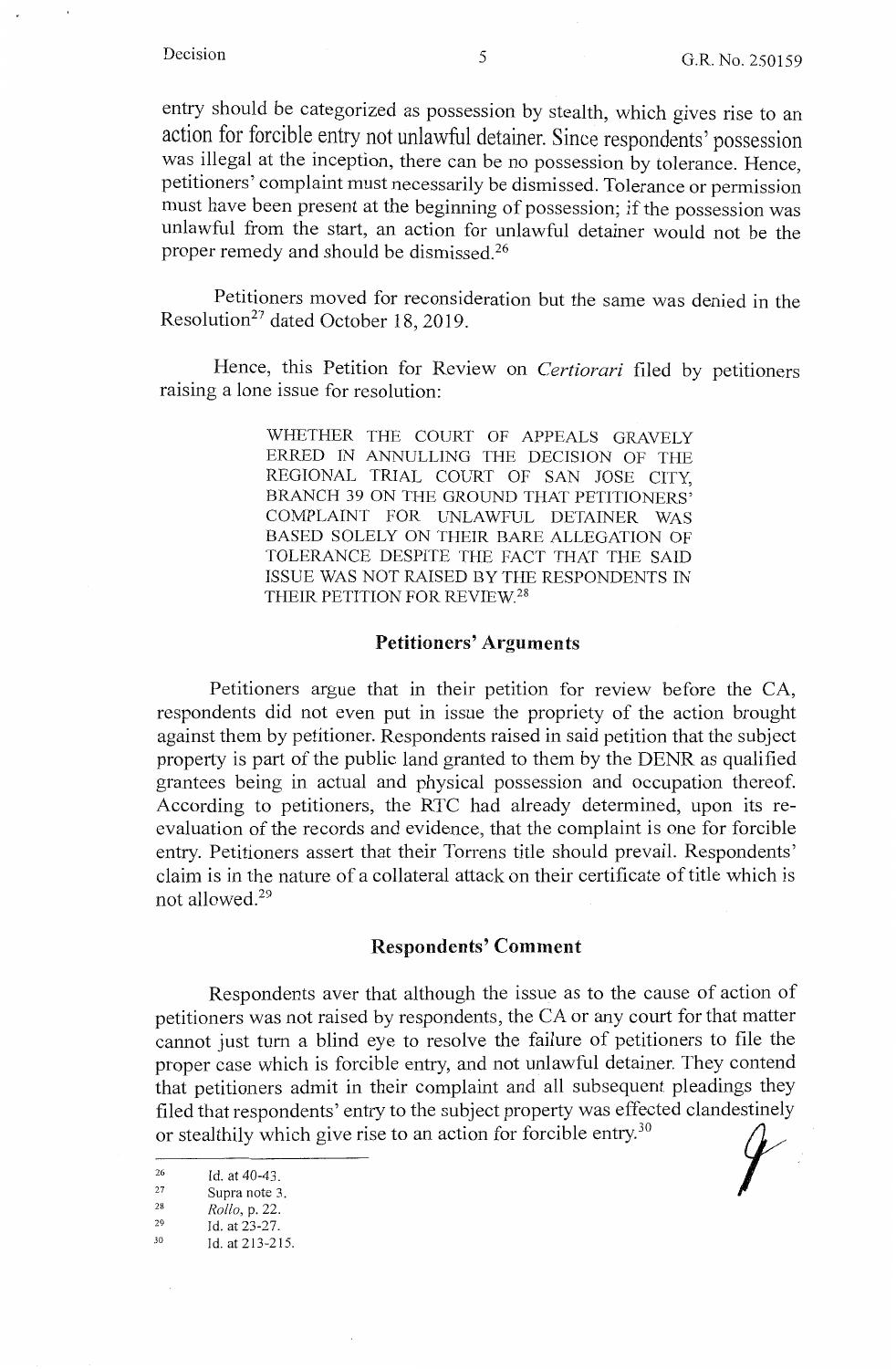### **Issue**

The issue is simple: whether petitioners' complaint for ejectment was properly dismissed by the CA.

### **Ruling of the Court**

The petition is meritorious.

As a general rule, the Court is not a trier of facts and does not normally embark in the evaluation of evidence.<sup>31</sup> This rule, however, allows exceptions, such as instances when the findings of fact of the trial court are conflicting or contradictory with those of the  $CA<sub>1</sub><sup>32</sup>$  as in this case.

The MTC and the RTC granted petitioners' complaint for ejectment and ordered respondents to vacate and surrender the premises. The CA, on the other hand, dismissed the complaint. The CA ruled that the complaint filed was an unlawful detainer case as found both by the MTC and the RTC. However, since respondents' possession was illegal from the start, an action for unlawful detainer would not be the proper remedy and should be dismissed.

What determines the nature of the action, as well as which court has jurisdiction over the case, are the allegations in the complaint. In ejectment cases, the complaint should embody such statement of facts as to bring the party clearly within the class of cases for which Section 1 of Rule 70 provides a summary remedy, and must show enough on its face to give the court jurisdiction without resort to parol evidence. Such remedy is either forcible entry or unlawful detainer. In forcible entry, the plaintiff is deprived of physical possession of his land or building by means of force, intimidation, threat, strategy or stealth. In illegal detainer, the defendant unlawfully withholds possession after the expiration or termination of his right thereto under any contract, express or implied.<sup>33</sup>

Pertinent portion of petitioners' complaint reads:

6. Prior to the death of Adolfo G. Barcelo, the plaintiffs and Adolfo G. Barcelo are in possession of the subject property. Adolfo G. Barcelo, during his lifetime, was the one tilling and cultivating the subject property by planting vegetables. Adolfo G. Barcelo together with his son Carlo Barcelo even planted mango trees in the subject property;

7. After the death of Adolfo G. Barcelo, the plaintiffs are still in possession of the subject property because they continued to cultivate the land left by Adolfo G. Barcelo. Sometime on (sic) 2006, the plaintiffs were shocked because Defendant Dominador Riparip clandestinely encroached a portion of

*f* 

33

Id.

<sup>3</sup> I 32 *Sps. Fahrenbach v. Pangilinan,* 815 Phil. 696, 705 (2017).

*Zacarias v.Anacay,* 744 Phil. 201, 207-208 (2014).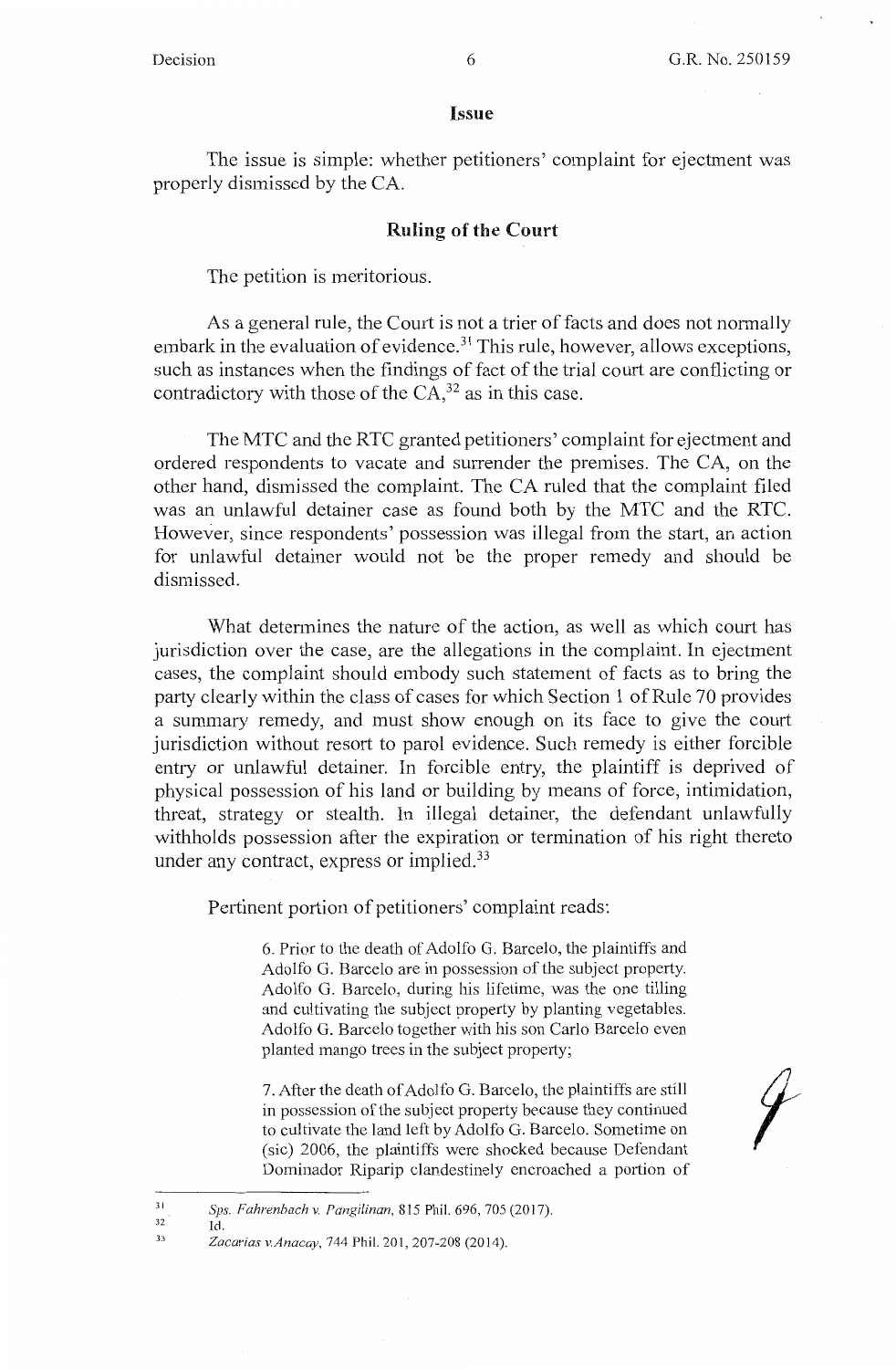more or less 1 hectare of the subject property. The plaintiffs asked him to vacate the subject property but to no avail. Worst, Defendant Dominador Riparip even constructed a fence over the 1 hectare land and inside it, he constructed his own nipa hut. Plaintiffs filed a complaint in the Office of the BARC in Conversion Pantabangan, Nueva Ecija, but no settlement was reached because Defendant Dominador insisted that the property he is occupying was given to him by Adolfo G. Barcelo but no document was shown to him to prove such transfer. He refused to surrender possession of the subject property and even challenged Plaintiff Susana Barcelo to bring out the sketch plan of the subject property. Because of financial setback, the plaintiffs did not immediately file an action in court until they could earn enough money to secure a sketch plan of the property and other documents to prove their right of possession over the property and finally to file the case in court. This is the reason why the plaintiffs, even against their will, tolerated the defendant Dominador Riparip to occupy the area of more or less 1 hectare until they could earn enough money to file the case in court and gather all the evidence needed;

8. The plaintiffs are still cultivating the area of the property not occupied by Defendant Dominador Riparip until the month of June 2013 when Defendant Dominador Riparip together with Romeo Riparip, Romeo Riparip Jr., and Daniel Tamallana, and one Benjamin Ancheta, by stealth and strategy, occupied the remaining area of the property to the effect that they occupied the entire property of the plaintiffs without permission from the latter to their great damage and prejudiced (sic). The defendants even threatened the plaintiffs that something will happen to them if they insist to enter the subject property. As such, the plaintiffs filed a complaint in the barangay but mediation failed because the defendants are claiming that the late husband of Plaintiff Susana Barcelo gave the subject property to the defendants.  $\ge$  X  $\ge$   $^{34}$ 

The CA erred in stating that the complaint filed was an unlawful detainer case. While the MTC held that the action filed was an unlawful detainer, the RTC Decision was clear when it ruled and corrected that the complaint was a forcible entry case, *viz.:* 

> With such allegations supported by Judicial Affidavits and Demand Letter, plaintiffs-appellees [petitioners] made out a case of forcible entry which was filed 'within the [one-year] period as required by the rules.

> Accordingly, except for the findings by the court a quo that the action filed was one of unlawful detainer instead of forcible entry, this Court found the decision to be in accordance with law and existing jurisprudence.<sup>35</sup>

34 *Rollo,* pp. 59-60.

35 Id. at 145.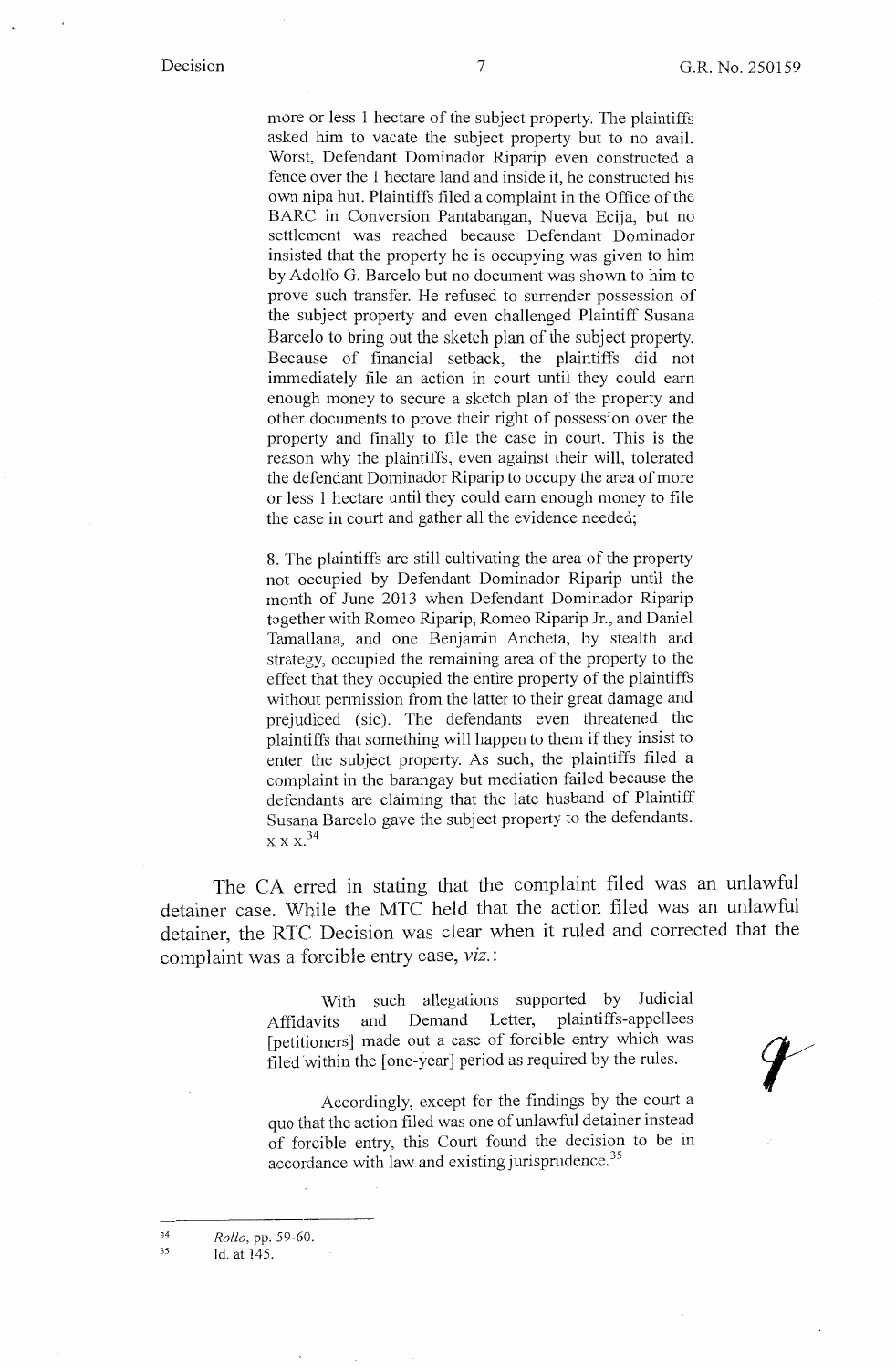respondent Dominador took courage again to enter the subject property on July 25, 2006 and occupied one hectare thereof. On the same day, petitioner Susan immediately complained before the BARC Chairman but respondent Dominador ignored her demands declaring that her documents are fake. The foregoing shows that petitioners had been in prior physical possession of the subject property. Respondents did not refute these allegations.<sup>49</sup>

The subject property was registered in the name of petitioners' predecessor, Adolfo G. Barcelo, having been issued *Katibayan ng Orihinal na Titulo Blg.* P-1805, and declared the same for taxation purposes. Petitioners had been tilling and cultivating the same by planting vegetables and mango trees. When petitioners discovered the stealthy intrusion of respondents over the subject property, they immediately filed a complaint with the *barangay*  and subsequently filed a complaint for ejectment before the MTC.

The issuance of a certificate of title in favor of petitioners' predecessor, pursuant to a free patent application, evidences ownership and from it, a right to the possession of the property follows. Well-entrenched is the rule that a person who has a Torrens titles over the property is entitled to the possession thereof.<sup>50</sup>

The issue as to the validity of petitioners' title is a collateral attack on the title and is not allowed in this forcible entry case. As it has been often said, a certificate of title cannot be subject to a collateral attack and cannot be altered, modified, or cancelled except only in a direct proceeding in accordance with law.<sup>51</sup>

**WHEREFORE,** premises considered, the instant petition is **GRANTED.** The Decision dated February 20, 2019 and the Resolution dated October 18, 2019 of the Court of Appeals in CA-G.R. SP No. 152477 are **SET ASIDE.** The Decision dated January 3, 2017 issued by the Regional Trial Court of San Jose City, Branch 39 in Civil Case No. 2015-558-P is **REINSTATED.** 

### **SO ORDERED.**

Associate Justice

<sup>49</sup>  Id. at 105-106.

<sup>50</sup>  *Sps. Fahrenbach v. Pangilinar;,* supra note 32 at 385.

<sup>51</sup>  *Sps. Santiago* 1,: *Northbay Knitting, Inc.,* 820 Phil. 157, 166 (2017).